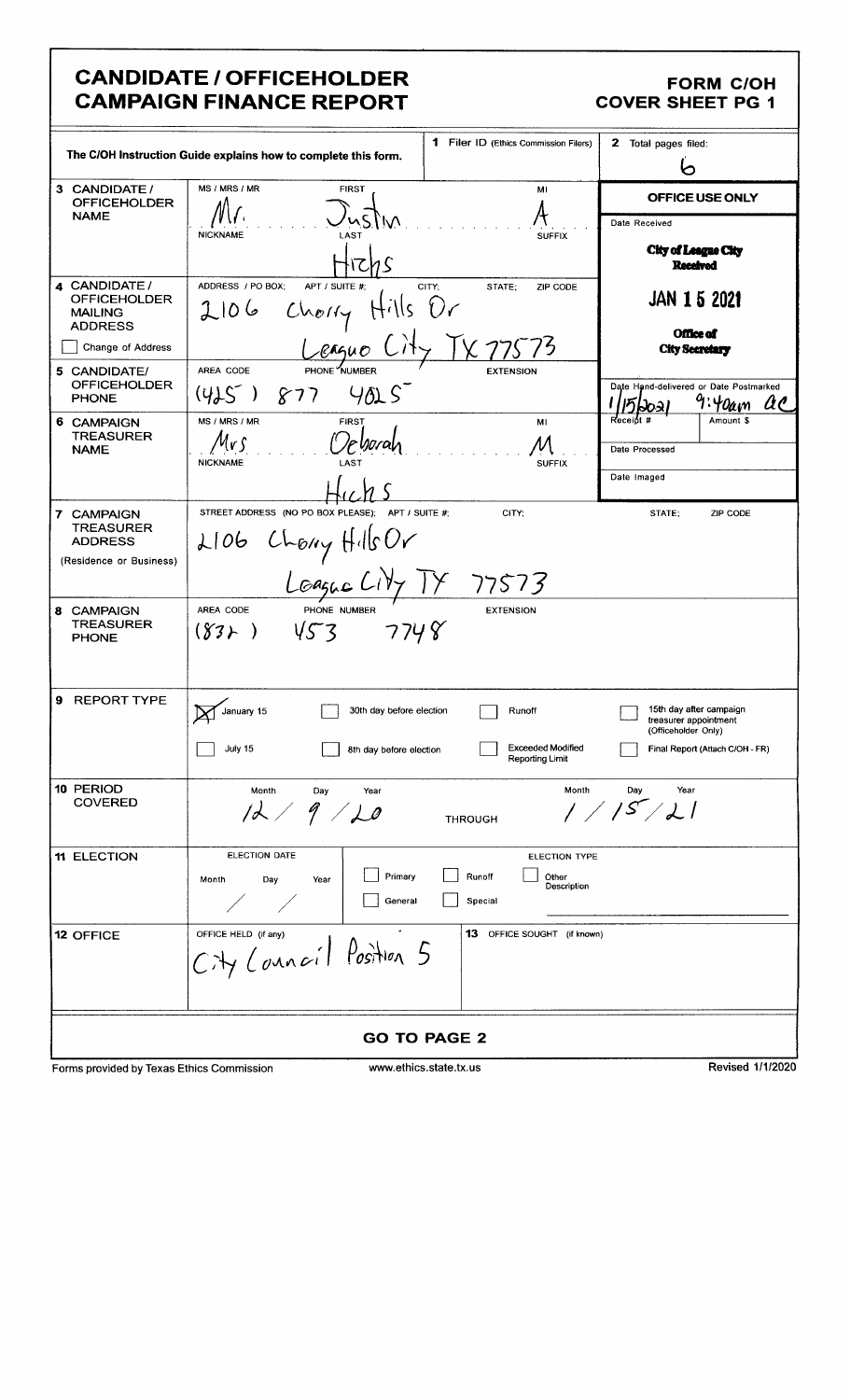#### CANDIDATE / OFFICEHOLDER<br>CAMPAIGN FINANCE REPORT COVER SHEET PG 2 **CAMPAIGN FINANCE REPORT**

| 14 C/OH NAME                                                                                                                                                                                                                                                                                                                             |                                                                                                                                                                                                                                                                                                                                                                                                  |                                                                                      | <b>15</b> Filer ID (Ethics Commission Filers) |
|------------------------------------------------------------------------------------------------------------------------------------------------------------------------------------------------------------------------------------------------------------------------------------------------------------------------------------------|--------------------------------------------------------------------------------------------------------------------------------------------------------------------------------------------------------------------------------------------------------------------------------------------------------------------------------------------------------------------------------------------------|--------------------------------------------------------------------------------------|-----------------------------------------------|
| <b>16 NOTICE FROM</b><br><b>POLITICAL</b><br>COMMITTEE(S)                                                                                                                                                                                                                                                                                | THIS BOX IS FOR NOTICE OF POLITICAL CONTRIBUTIONS ACCEPTED OR POLITICAL EXPENDITURES MADE BY POLITICAL COMMITTEES TO<br>SUPPORT THE CANDIDATE / OFFICEHOLDER. THESE EXPENDITURES MAY HAVE BEEN MADE WITHOUT THE CANDIDATE'S OR OFFICEHOLDER'S<br>KNOWLEDGE OR CONSENT. CANDIDATES AND OFFICEHOLDERS ARE REQUIRED TO REPORT THIS INFORMATION ONLY IF THEY RECEIVE NOTICE<br>OF SUCH EXPENDITURES. |                                                                                      |                                               |
|                                                                                                                                                                                                                                                                                                                                          | <b>COMMITTEE TYPE</b>                                                                                                                                                                                                                                                                                                                                                                            | <b>COMMITTEE NAME</b>                                                                |                                               |
|                                                                                                                                                                                                                                                                                                                                          | GENERAL                                                                                                                                                                                                                                                                                                                                                                                          |                                                                                      |                                               |
|                                                                                                                                                                                                                                                                                                                                          | SPECIFIC                                                                                                                                                                                                                                                                                                                                                                                         | <b>COMMITTEE ADDRESS</b>                                                             |                                               |
| <b>Additional Pages</b>                                                                                                                                                                                                                                                                                                                  |                                                                                                                                                                                                                                                                                                                                                                                                  | COMMITTEE CAMPAIGN TREASURER NAME                                                    |                                               |
|                                                                                                                                                                                                                                                                                                                                          |                                                                                                                                                                                                                                                                                                                                                                                                  | COMMITTEE CAMPAIGN TREASURER ADDRESS                                                 |                                               |
| <b>17 CONTRIBUTION</b><br>1.<br>TOTAL UNITEMIZED POLITICAL CONTRIBUTIONS (OTHER THAN<br><b>TOTALS</b><br>PLEDGES, LOANS, OR GUARANTEES OF LOANS, OR<br>CONTRIBUTIONS MADE ELECTRONICALLY)                                                                                                                                                |                                                                                                                                                                                                                                                                                                                                                                                                  |                                                                                      | \$                                            |
|                                                                                                                                                                                                                                                                                                                                          | 2.                                                                                                                                                                                                                                                                                                                                                                                               | TOTAL POLITICAL CONTRIBUTIONS<br>(OTHER THAN PLEDGES, LOANS, OR GUARANTEES OF LOANS) | 350.00<br>\$                                  |
| <b>EXPENDITURE</b><br><b>TOTALS</b>                                                                                                                                                                                                                                                                                                      | $3_{-}$<br>TOTAL UNITEMIZED POLITICAL EXPENDITURE.                                                                                                                                                                                                                                                                                                                                               |                                                                                      | \$                                            |
|                                                                                                                                                                                                                                                                                                                                          | 4.                                                                                                                                                                                                                                                                                                                                                                                               | <b>TOTAL POLITICAL EXPENDITURES</b>                                                  | 4426.31<br>\$                                 |
| <b>CONTRIBUTION</b><br><b>BALANCE</b>                                                                                                                                                                                                                                                                                                    | 5.<br>TOTAL POLITICAL CONTRIBUTIONS MAINTAINED AS OF THE LAST DAY<br>\$<br>OF REPORTING PERIOD                                                                                                                                                                                                                                                                                                   |                                                                                      |                                               |
| <b>OUTSTANDING</b><br><b>LOAN TOTALS</b>                                                                                                                                                                                                                                                                                                 | 6.<br>TOTAL PRINCIPAL AMOUNT OF ALL OUTSTANDING LOANS AS OF THE<br>\$<br>LAST DAY OF THE REPORTING PERIOD                                                                                                                                                                                                                                                                                        |                                                                                      |                                               |
| <b>18 AFFIDAVIT</b>                                                                                                                                                                                                                                                                                                                      |                                                                                                                                                                                                                                                                                                                                                                                                  |                                                                                      |                                               |
| I swear, or affirm, under penalty of perjury, that the accompanying report is<br>true and correct and includes all information required to be reported by me<br><b>GARRETT E BRYCE</b><br>under Title 15, Election Code.<br>Notary ID #132262273<br>My Commission Expires<br>November 22, 2023<br>Signature of Candidate or Officeholder |                                                                                                                                                                                                                                                                                                                                                                                                  |                                                                                      |                                               |
| AFFIX NOTARY STAMP / SEALABOVE                                                                                                                                                                                                                                                                                                           |                                                                                                                                                                                                                                                                                                                                                                                                  |                                                                                      |                                               |
| Sworn to and subscribed before me, by the said<br>this the                                                                                                                                                                                                                                                                               |                                                                                                                                                                                                                                                                                                                                                                                                  |                                                                                      |                                               |
| _, to certify which, witness my hand and seal of office.<br>day of<br>20                                                                                                                                                                                                                                                                 |                                                                                                                                                                                                                                                                                                                                                                                                  |                                                                                      |                                               |
| Gorrett                                                                                                                                                                                                                                                                                                                                  |                                                                                                                                                                                                                                                                                                                                                                                                  |                                                                                      |                                               |
| Printed name of officer administering oath<br>Title of officer administering oath<br>Signature of officer administering oath                                                                                                                                                                                                             |                                                                                                                                                                                                                                                                                                                                                                                                  |                                                                                      |                                               |
| Forms provided by Texas Ethics Commission                                                                                                                                                                                                                                                                                                |                                                                                                                                                                                                                                                                                                                                                                                                  | www.ethics.state.tx.us                                                               | Revised 1/1/2020                              |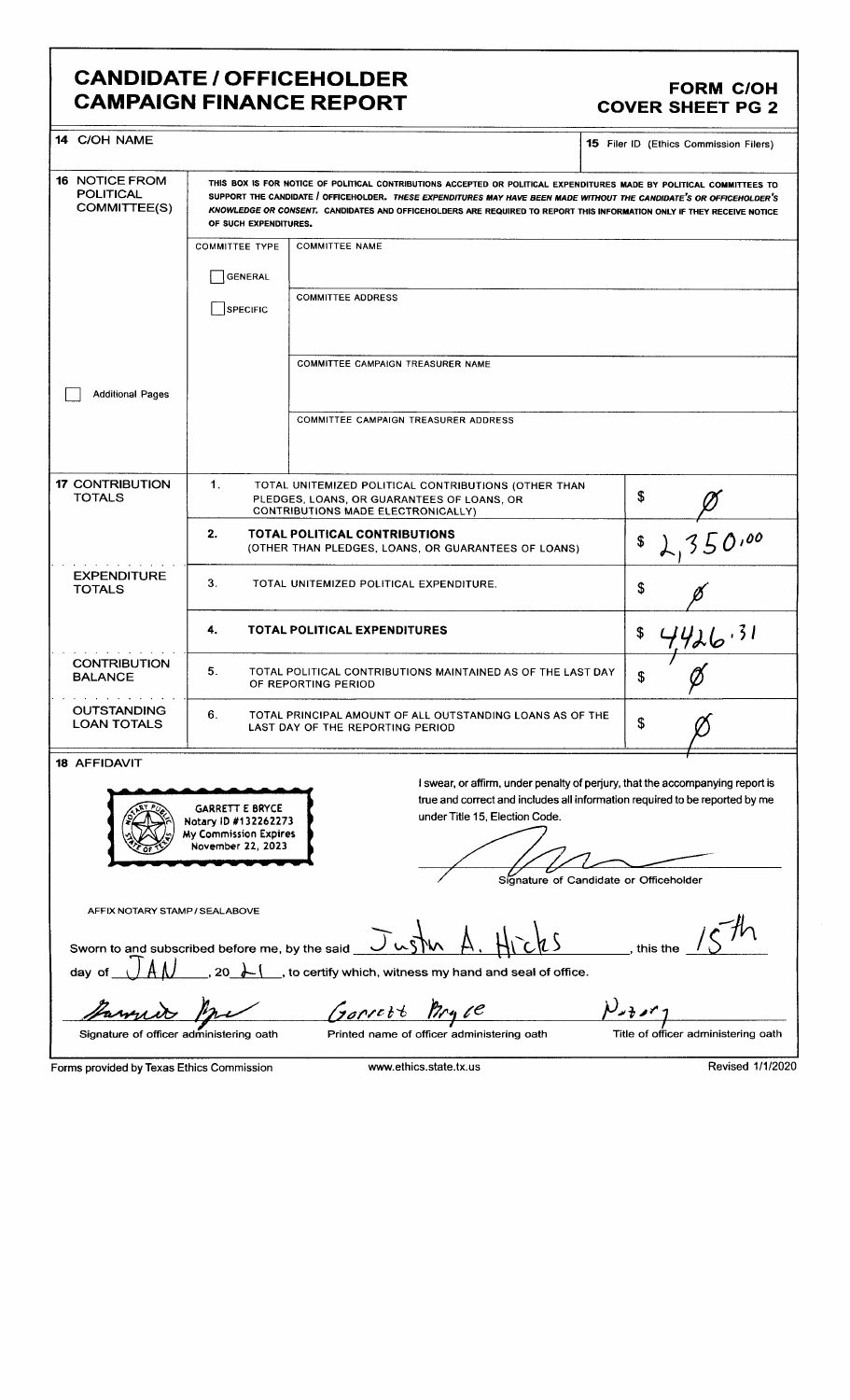#### SUBTOTALS - C/OH FORM C/OH

### COVER SHEET PG 3

| 19 | <b>FILER NAME</b> |
|----|-------------------|

|     | 19 FILER NAME<br>20 Filer ID (Ethics Commission Filers) |                                                                                              |  |                                              |
|-----|---------------------------------------------------------|----------------------------------------------------------------------------------------------|--|----------------------------------------------|
|     |                                                         | 21 SCHEDULE SUBTOTALS<br>NAME OF SCHEDULE                                                    |  | <b>SUBTOTAL</b><br><b>AMOUNT</b>             |
| 1.  |                                                         | SCHEDULE A1: MONETARY POLITICAL CONTRIBUTIONS                                                |  | 350<br>\$                                    |
| 2.  |                                                         | SCHEDULE A2: NON-MONETARY (IN-KIND) POLITICAL CONTRIBUTIONS                                  |  | £                                            |
| З.  |                                                         | SCHEDULE B: PLEDGED CONTRIBUTIONS                                                            |  | \$                                           |
| 4.  |                                                         | <b>SCHEDULE E: LOANS</b>                                                                     |  | $\frac{q}{\sqrt{q}}$<br>$\frac{q}{\sqrt{q}}$ |
| 5.  |                                                         | SCHEDULE F1: POLITICAL EXPENDITURES MADE FROM POLITICAL CONTRIBUTIONS                        |  |                                              |
| 6.  |                                                         | SCHEDULE F2: UNPAID INCURRED OBLIGATIONS                                                     |  | \$                                           |
| 7.  |                                                         | SCHEDULE F3: PURCHASE OF INVESTMENTS MADE FROM POLITICAL CONTRIBUTIONS                       |  | \$                                           |
| 8.  |                                                         | SCHEDULE F4: EXPENDITURES MADE BY CREDIT CARD                                                |  | \$                                           |
| 9.  |                                                         | SCHEDULE G: POLITICAL EXPENDITURES MADE FROM PERSONAL FUNDS                                  |  | \$                                           |
| 10. |                                                         | SCHEDULE H: PAYMENT MADE FROM POLITICAL CONTRIBUTIONS TO A BUSINESS OF C/OH                  |  | \$                                           |
| 11. |                                                         | SCHEDULE 1: NON-POLITICAL EXPENDITURES MADE FROM POLITICAL CONTRIBUTIONS                     |  | \$                                           |
| 12. |                                                         | SCHEDULE K: INTEREST, CREDITS, GAINS, REFUNDS, AND CONTRIBUTIONS RETURNED<br><b>TO FILER</b> |  | \$                                           |
|     |                                                         |                                                                                              |  |                                              |
|     |                                                         |                                                                                              |  |                                              |
|     |                                                         |                                                                                              |  |                                              |
|     |                                                         |                                                                                              |  |                                              |
|     |                                                         |                                                                                              |  |                                              |

Forms provided by Texas Ethics Commission www.ethics.state.tx.us Revised 1/1/2020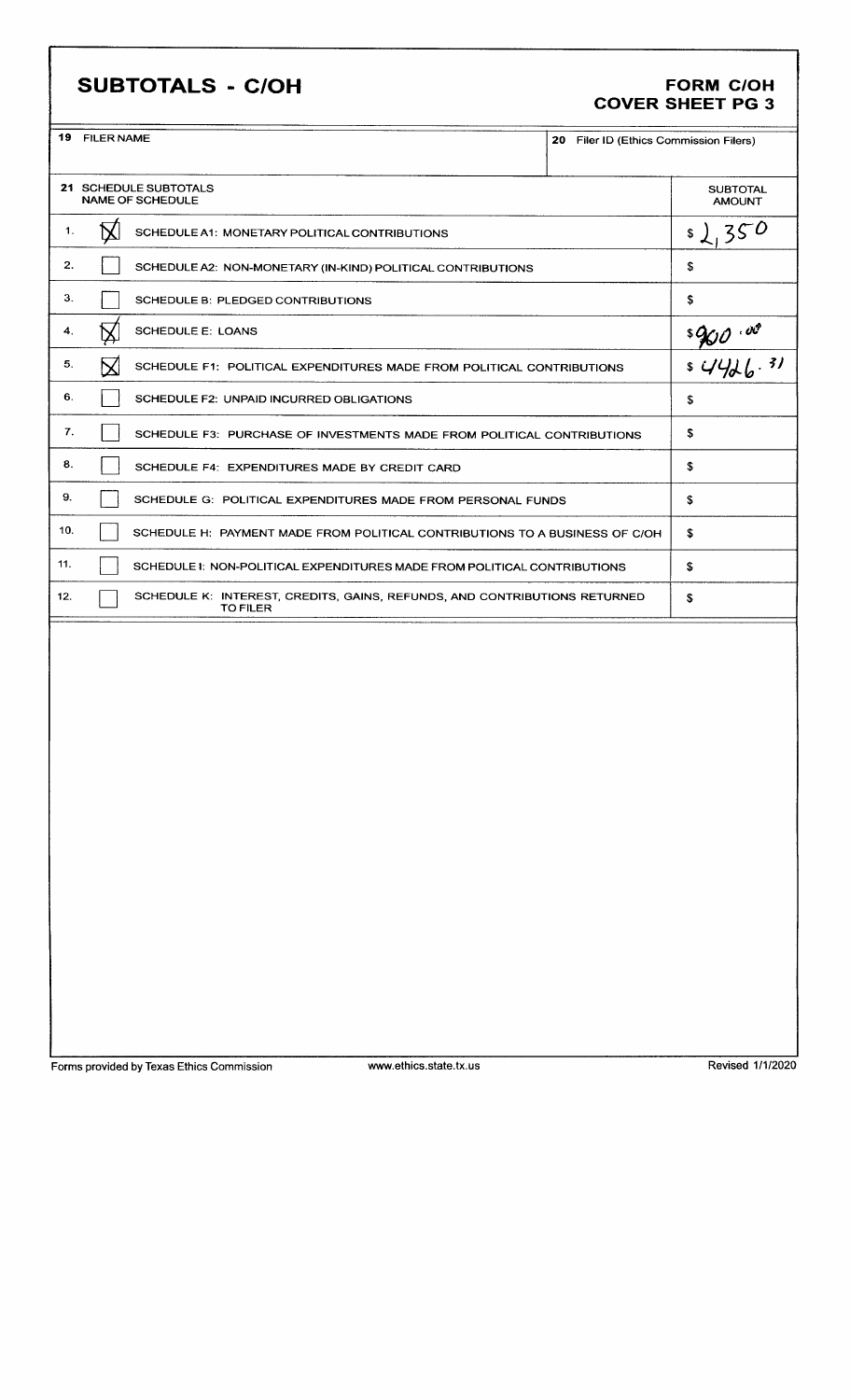### MONETARY POLITICAL CONTRIBUTIONS

#### **SCHEDULE A1**

|                                                                                                                                                                | The Instruction Guide explains how to complete this form.                                                                                                                                         |                                    | 1 Total pages Schedule A1:            |  |
|----------------------------------------------------------------------------------------------------------------------------------------------------------------|---------------------------------------------------------------------------------------------------------------------------------------------------------------------------------------------------|------------------------------------|---------------------------------------|--|
| 2 FILER NAME                                                                                                                                                   | ust in A. Hich                                                                                                                                                                                    |                                    | 3 Filer ID (Ethics Commission Filers) |  |
| 4<br>Date                                                                                                                                                      | 5 Full name of contributor<br>out-of-state PAC (ID#:                                                                                                                                              |                                    | 7 Amount of contribution (\$)         |  |
|                                                                                                                                                                | Inanas Laris<br><u>.</u><br>Na kaominina mpikambana ny kaominina mpikambana amin'ny fivondronan-kaominin'i Andre Maria ny kaominina mpikambana<br>6 Contributor address:<br>City; State: Zip Code |                                    | 3100.00                               |  |
|                                                                                                                                                                | 1374 Calyso Ln LCTX 7758                                                                                                                                                                          |                                    |                                       |  |
| N A                                                                                                                                                            | 8 Principal occupation / Job title (See Instructions)                                                                                                                                             | Employer (See Instructions)<br>N A |                                       |  |
| Date                                                                                                                                                           | Full name of contributor                                                                                                                                                                          |                                    | Amount of contribution (\$)           |  |
|                                                                                                                                                                | homas Cours<br>City; State; Zip Code<br>Contributor address;                                                                                                                                      |                                    | S100.00                               |  |
|                                                                                                                                                                | 2374 Calypso Ln LCTX 77573                                                                                                                                                                        |                                    |                                       |  |
|                                                                                                                                                                | Principal occupation / Job title (See Instructions)                                                                                                                                               | <b>Employer (See Instructions)</b> |                                       |  |
| $N \mu$                                                                                                                                                        |                                                                                                                                                                                                   | N A                                |                                       |  |
| Date                                                                                                                                                           | Full name of contributor                                                                                                                                                                          |                                    | Amount of contribution (\$)           |  |
|                                                                                                                                                                | Randall Smort<br>Contributor address;                                                                                                                                                             | City; State; Zip Code              | \$150.00                              |  |
|                                                                                                                                                                | 2102 Cherry Hills Drive LCTX 77573                                                                                                                                                                |                                    |                                       |  |
|                                                                                                                                                                | Principal occupation / Job title (See Instructions)                                                                                                                                               | Employer (See Instructions)        |                                       |  |
|                                                                                                                                                                |                                                                                                                                                                                                   | GTNO U                             |                                       |  |
| Date                                                                                                                                                           | Full name of contributor                                                                                                                                                                          |                                    | Amount of contribution (\$)           |  |
|                                                                                                                                                                | <u>TREPAC</u><br>Contributor address;<br>City;                                                                                                                                                    | State; Zip Code                    |                                       |  |
|                                                                                                                                                                | PO Box 2246                                                                                                                                                                                       | 78768                              |                                       |  |
| Principal occupation / Job title (See Instructions)<br><b>Employer (See Instructions)</b>                                                                      |                                                                                                                                                                                                   |                                    |                                       |  |
|                                                                                                                                                                | N A                                                                                                                                                                                               | NA                                 |                                       |  |
|                                                                                                                                                                |                                                                                                                                                                                                   |                                    |                                       |  |
|                                                                                                                                                                |                                                                                                                                                                                                   |                                    |                                       |  |
|                                                                                                                                                                |                                                                                                                                                                                                   |                                    |                                       |  |
|                                                                                                                                                                |                                                                                                                                                                                                   |                                    |                                       |  |
|                                                                                                                                                                |                                                                                                                                                                                                   |                                    |                                       |  |
|                                                                                                                                                                |                                                                                                                                                                                                   |                                    |                                       |  |
| ATTACH ADDITIONAL COPIES OF THIS SCHEDULE AS NEEDED<br>If contributor is out-of-state PAC, please see Instruction guide for additional reporting requirements. |                                                                                                                                                                                                   |                                    |                                       |  |
|                                                                                                                                                                |                                                                                                                                                                                                   |                                    |                                       |  |

Forms provided by Texas Ethics Commission

www.ethics.state.tx.us

Revised 1/1/2020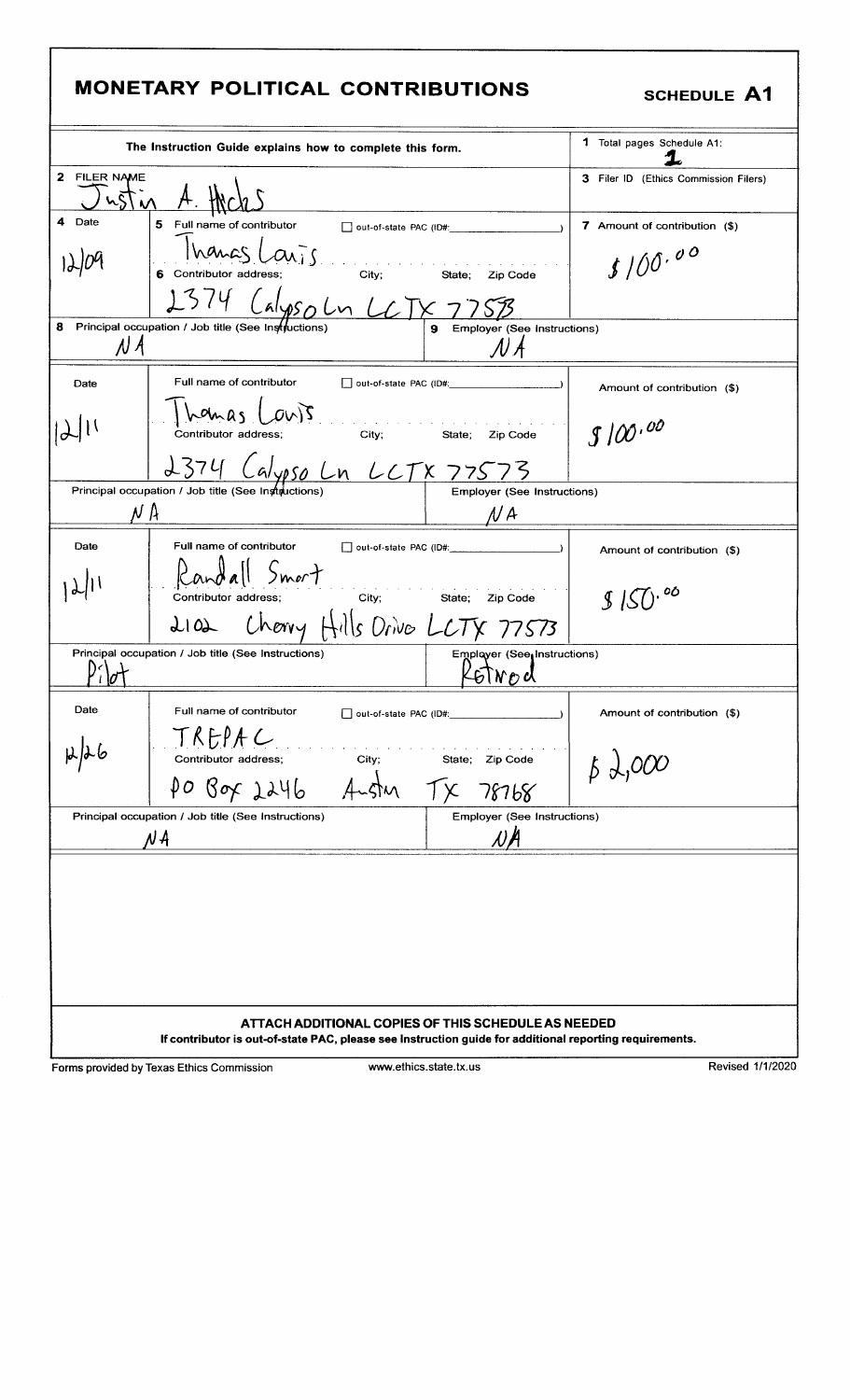| <b>LOANS</b>                                                                              |                                                                                                    |                                                                                                          | <b>SCHEDULE E</b>                                               |
|-------------------------------------------------------------------------------------------|----------------------------------------------------------------------------------------------------|----------------------------------------------------------------------------------------------------------|-----------------------------------------------------------------|
| The Instruction Guide explains how to complete this form.                                 |                                                                                                    |                                                                                                          | 1 Total pages Schedule E:                                       |
| 2 FILER NAME                                                                              |                                                                                                    |                                                                                                          |                                                                 |
| TOTAL OF UNITEMIZED LOANS<br>4                                                            |                                                                                                    |                                                                                                          | \$<br>800                                                       |
| 5<br>Date of loan<br>6<br>Is lender                                                       | $\overline{ }$<br>Name of lender<br>Just n A. Hicks<br>8 Lender address;<br>City;                  | $\Box$ out-of-state PAC (ID#: $\Box$ )<br><u>and a straight and a straight and</u><br>State;<br>Zip Code | 9<br>Loan Amount (\$)<br>$900^{100}$<br><b>10 Interest rate</b> |
| a financial<br>Institution?<br>Y                                                          | 2106 Charry Hills Or LCTX 77573                                                                    |                                                                                                          | 0 %<br>11 Maturity date<br>N A                                  |
| M<br>14 Description of Collateral                                                         | 12 Principal occupation / Job title (See Instructions)                                             | <b>13 Employer (See Instructions)</b><br>$\mathcal{N}\mathcal{A}$<br>15<br>account (See Instructions)    | Check if personal funds were deposited into political           |
| $\mathbf{\nabla}$ none<br>16 GUARANTOR<br><b>INFORMATION</b><br>$\sqrt{2}$ not applicable | 17 Name of guarantor<br>the contract of the contract of<br><b>18 Guarantor address;</b><br>City;   | State;<br>Zip Code                                                                                       | 19 Amount Guaranteed (\$)                                       |
| <b>20</b> Principal Occupation (See Instructions)<br>N A                                  |                                                                                                    | 21 Employer (See Instructions)<br>$N \nmid A$                                                            |                                                                 |
| Date of loan                                                                              | Name of lender<br>out-of-state PAC (ID#:                                                           |                                                                                                          | Loan Amount (\$)                                                |
| Is lender<br>a financial                                                                  | Lender address:<br>City;                                                                           | Zip Code<br>State;                                                                                       | Interest rate                                                   |
| Institution?<br>Y<br>N                                                                    |                                                                                                    |                                                                                                          | Maturity date                                                   |
|                                                                                           | Principal occupation / Job title (See Instructions)                                                | Employer (See Instructions)                                                                              |                                                                 |
| Description of Collateral<br>none                                                         |                                                                                                    | account (See Instructions)                                                                               | Check if personal funds were deposited into political           |
| <b>GUARANTOR</b><br><b>INFORMATION</b>                                                    | Name of guarantor                                                                                  |                                                                                                          | Amount Guaranteed (\$)                                          |
| not applicable                                                                            | Guarantor address;<br>City;                                                                        | Zip Code<br>State,                                                                                       |                                                                 |
|                                                                                           | Principal Occupation (See Instructions)                                                            | Employer (See Instructions)                                                                              |                                                                 |
|                                                                                           | If lender is out-of-state PAC, please see Instruction guide for additional reporting requirements. | ATTACH ADDITIONAL COPIES OF THIS SCHEDULE AS NEEDED                                                      |                                                                 |
|                                                                                           | Forms provided by Texas Ethics Commission                                                          | www.ethics.state.tx.us                                                                                   | Revised 1/1/2020                                                |